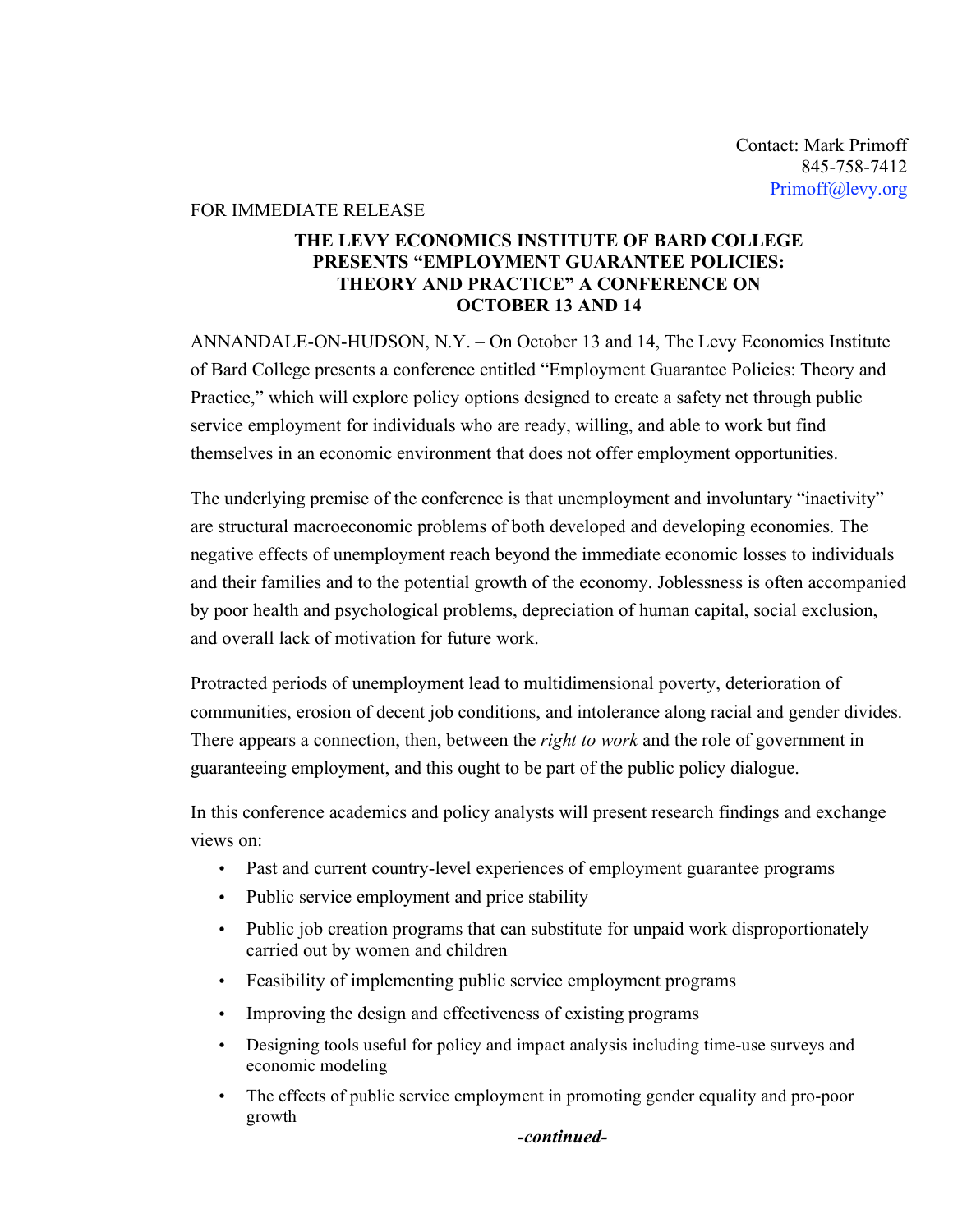Access to employment is important for all countries, in that it can be a contributing factor in ameliorating poverty and social exclusion and in promoting economic development. For many countries, achieving the Millennium Development Goals provides a timely opportunity to assess the impact that employment guarantee schemes have had thus far, and analyze their potential impact for the future.

## **CONFERENCE PROGRAM**

### **"Employment Guarantee Policies: Theory and Practice" October 13-14, 2006**

| <b>Friday, October 13</b>  |                                                                                                                                                                                                                                                           |
|----------------------------|-----------------------------------------------------------------------------------------------------------------------------------------------------------------------------------------------------------------------------------------------------------|
| $8:30-9:15$ a.m.           | <b>Breakfast and Registration</b>                                                                                                                                                                                                                         |
| $9:15-10:00$ a.m.          | Welcome and Introduction<br>Dimitri B. Papadimitriou, President, The Levy Economic Institute                                                                                                                                                              |
| $10:00$ a.m. $-12:00$ p.m. | Session 1—Employment Guarantee Policies: For and Against                                                                                                                                                                                                  |
|                            | Matt Forstater, University of Missouri-Kansas City<br>"Working For a Better World: The Social and Economic Benefits of<br><b>Employment Guarantee Schemes"</b>                                                                                            |
|                            | Dimitri B. Papadimitriou, The Levy Economic Institute<br>"The Macroeconomics of Achieving Full Employment"                                                                                                                                                |
|                            | Steven Miller, Employment-Intensive Investment Branch, Employment<br>Strategy Department, International Labour Organization (ILO)<br>"Employment-Intensive Investment Strategies: Linking Sustainable<br>Infrastructure Development and Social Transfers" |
| $12:00-2:00$ p.m.          | Lunch—Speaker: James K. Galbraith, University of Texas at Austin and<br>The Levy Economics Institute<br>"Equality, Efficiency and the Goal of Full Employment"                                                                                            |
| $2:00-4:00$ p.m.           | <b>Session 2— "Employment Guarantee Policies: Price Effects and</b><br><b>Budgetary Implications"</b>                                                                                                                                                     |
|                            | L. Randall Wray, University of Missouri-Kansas City and The Levy<br>Economics Institute<br>"ELR and Price Stability"                                                                                                                                      |
|                            | Philip Harvey, Rutgers University School of Law; New Jersey<br>"Funding a Job Guarantee Program"                                                                                                                                                          |
|                            | Pinaki Chakraborty, National Institute of Public Finance and Policy, New<br>Delhi<br>"Implementation of National Rural Employment Guarantee Act in<br>India: Spatial Dimension and Fiscal Implications"                                                   |
| $4:30-6:30$ p.m.           | <b>Session 3-Modeling Employment Guarantee Policy</b>                                                                                                                                                                                                     |
|                            | Rania Antonopoulos, The Levy Economics Institute, and Marzia Fontana,<br>The Levy Economics Institute and IDS<br>"Hidden Vacancies: From Unpaid Work to Gender-Aware Public<br>Job Creation"                                                              |
|                            | Scott T. Fullwiler, Wartburg College<br>"Stimulating an Employment Guarantee Policy in the U.S."                                                                                                                                                          |

*-continued-*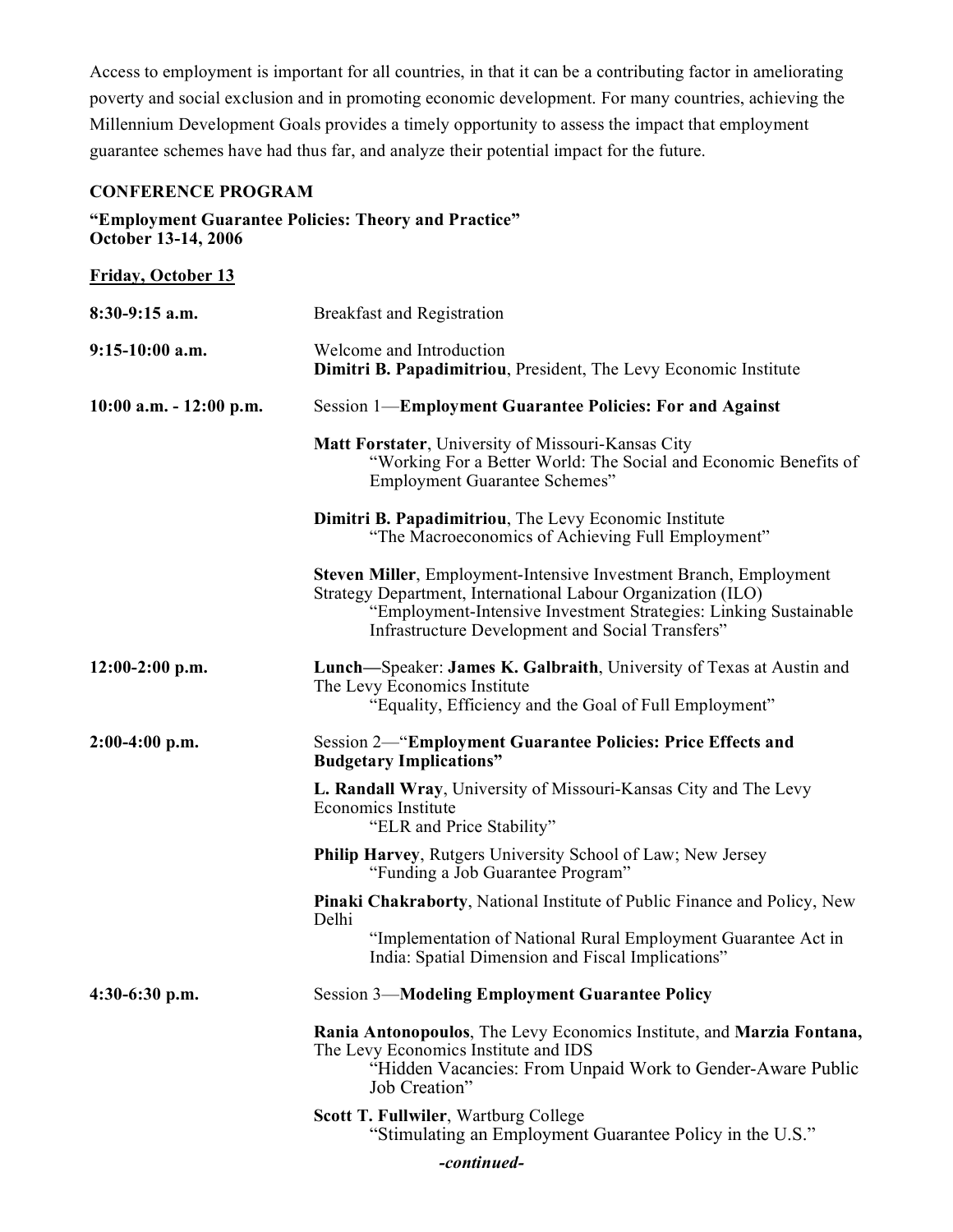|                             | Fadhel Kaboub, Drew University, New Jersey<br>"From 'Solidarity' to Full Employment: A Gradualist ELR Plan for<br>Tunisia"                                                                                                                                                   |
|-----------------------------|------------------------------------------------------------------------------------------------------------------------------------------------------------------------------------------------------------------------------------------------------------------------------|
| $6:30-7:00$ p.m.            | Reception                                                                                                                                                                                                                                                                    |
| $7:00$ p.m.                 | Dinner—Speaker: Amit Bhaduri, Jawaharlal Nehru University and University<br>of Pavia<br>"Institutional and Legal Requirements for Effective Demand<br>Management for Employment"                                                                                             |
| <b>Saturday, October 14</b> |                                                                                                                                                                                                                                                                              |
| $8:30-9:00$ a.m.            | <b>Breakfast</b>                                                                                                                                                                                                                                                             |
| $9:00-10:30$ a.m.           | <b>Session 4-Institutional Arrangements</b>                                                                                                                                                                                                                                  |
|                             | Daniel Kostzer, Ministry of Labor, Argentina<br>"Full Employment in the Center of Economic and Social Policies"                                                                                                                                                              |
|                             | Jan Kregel, United Nations, Department of Social Affairs<br>"ELR as an Alternative Development Strategy"                                                                                                                                                                     |
|                             | Santosh Mehrotra, Planning Commission of the Government of India, Rural<br>Development                                                                                                                                                                                       |
| $11:00$ a.m. $-1:00$ p.m.   | Session 5—Country Experiences: Argentina, India, Morocco                                                                                                                                                                                                                     |
|                             | Pavlina R. Tcherneva, Economics, Bard College<br>"Public Service Employment as an Institutional Vehicle for<br>Transforming Gender Inequalities: The Case of Argentina"                                                                                                      |
|                             | Corinne Pastoret, University of Missouri-Kansas City, and Martha Tepepa,<br>University of Missouri-Kansas City<br>"Community Development and ELR, a Gender-Oriented Perspective:<br>The Jefes y Jefas Program in Argentina"                                                  |
|                             | Pavlina R. Tcherneva, Economics, Bard College<br>"Public Service Employment as an Institutional Vehicle for<br>Transforming Gender Inequalities: The Case of Argentina"                                                                                                      |
|                             | Corinne Pastoret, University of Missouri-Kansas City, and Martha Tepepa,<br>University of Missouri-Kansas City<br>"Community Development and ELR, a Gender-Oriented Perspective:<br>The Jefes y Jefas Program in Argentina"                                                  |
|                             | Indira Hirway, Director and Professor, Center for Development Alternatives,<br>Ahmedabad, India, and The Levy Economics Institute; IWG-GEM<br>"Employment Guarantee for Promoting Pro-Poor Development<br>Issues and Concerns with Reference to NREGA in India <sup>27</sup> |
|                             | -continued-                                                                                                                                                                                                                                                                  |